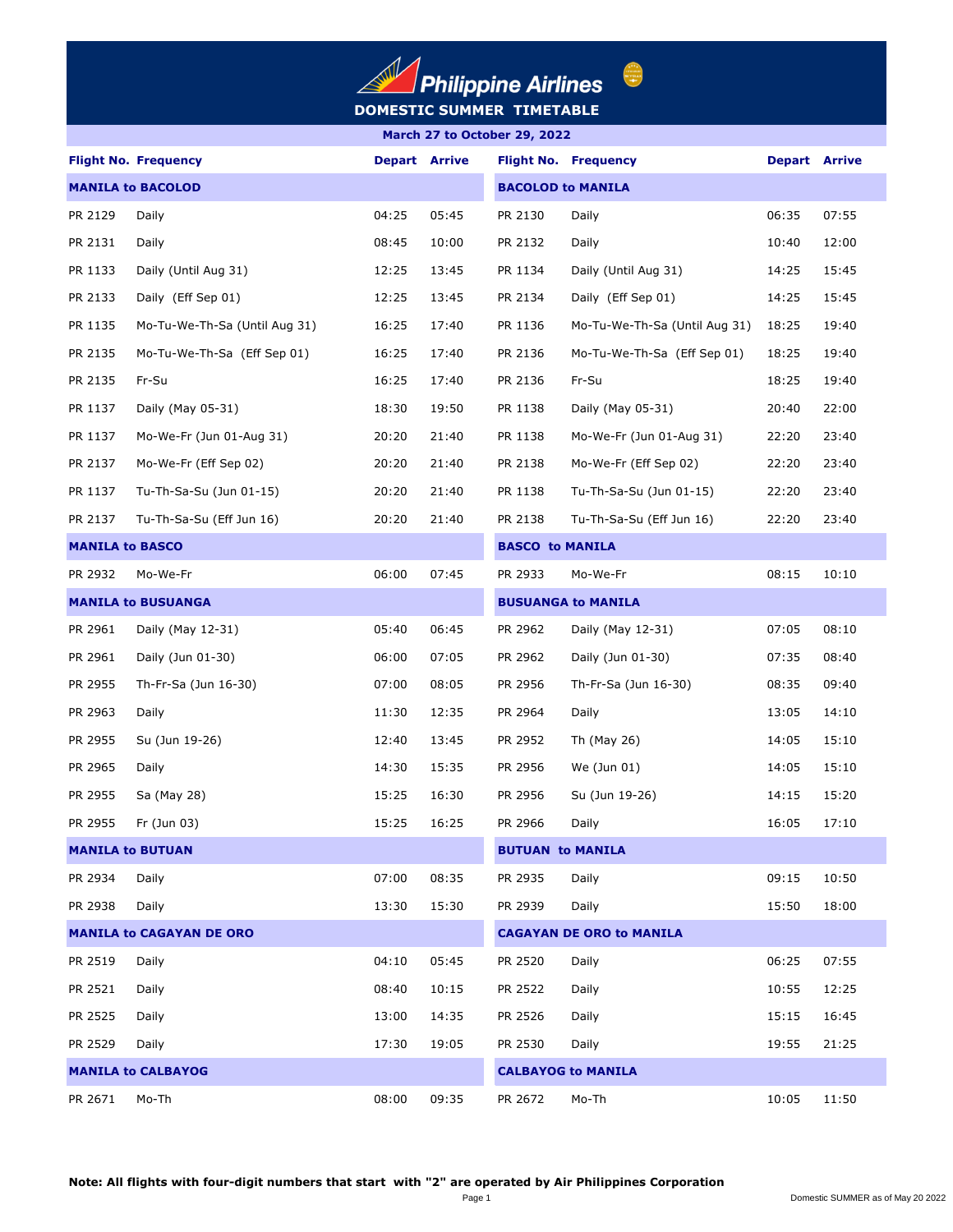

|  | March 27 to October 29, 2022 |  |
|--|------------------------------|--|

|                           | <b>Flight No. Frequency</b> |       | <b>Depart Arrive</b>      |                       | <b>Flight No. Frequency</b> | <b>Depart Arrive</b> |       |
|---------------------------|-----------------------------|-------|---------------------------|-----------------------|-----------------------------|----------------------|-------|
| <b>MANILA to CATARMAN</b> |                             |       | <b>CATARMAN to MANILA</b> |                       |                             |                      |       |
| PR 2079                   | Tu-Fr                       | 10:30 | 12:00                     | PR 2080               | Tu-Fr                       | 12:30                | 14:10 |
|                           | <b>MANILA to CATICLAN</b>   |       |                           |                       | <b>CATICLAN to MANILA</b>   |                      |       |
| PR 2033                   | Mo                          | 06:40 | 07:45                     | PR 2034               | Mo                          | 08:25                | 09:40 |
| PR 2033                   | We-Su (Jun 01-05)           | 06:40 | 07:55                     | PR 2034               | We-Su (Jun 01-05)           | 08:25                | 09:40 |
| PR 2039                   | Tu-We-Th-Fr-Sa-Su           | 07:35 | 08:40                     | PR 2040               | Tu-We-Th-Fr-Sa-Su           | 09:20                | 10:30 |
| PR 2037                   | Daily                       | 09:15 | 10:30                     | PR 2038               | Daily                       | 11:10                | 12:35 |
| PR 2041                   | Daily                       | 11:40 | 12:45                     | PR 2042               | Daily                       | 13:25                | 14:30 |
| PR 2035                   | We-Su (Jun 01-05)           | 12:50 | 14:05                     | PR 2036               | We-Su (Jun 01-05)           | 14:40                | 16:05 |
| PR 2035                   | Mo-Fr-Sa-Su (Jun 10-13)     | 12:50 | 14:05                     | PR 2036               | Mo-Fr-Sa-Su (Jun 10-13)     | 14:40                | 16:05 |
| PR 2035                   | Mo-We (Jun 06-08)           | 12:50 | 14:05                     | PR 2036               | Mo-We (Jun 06-08)           | 14:40                | 16:05 |
| PR 2035                   | Su (Jun 19)                 | 13:00 | 14:05                     | PR 2036               | Su (Jun 19)                 | 14:45                | 15:50 |
| PR 2045                   | Daily                       | 13:35 | 14:50                     | PR 2046               | Daily                       | 15:30                | 16:35 |
| PR 2043                   | Daily                       | 15:10 | 16:15                     | PR 2044               | Daily                       | 16:55                | 18:00 |
| PR 2047                   | Mo-Fr-Su                    | 16:25 | 18:00                     | PR 2048               | Mo-Fr-Su                    | 18:30                | 19:55 |
| PR 2047                   | Sa (May 21/ Jun 11)         | 16:25 | 18:00                     | PR 2048               | Sa (May 21/ Jun 11)         | 18:30                | 19:55 |
| PR 2047                   | We-Th (Jun 08-09)           | 16:25 | 18:00                     | PR 2048               | We-Th (Jun 08-09)           | 18:30                | 19:55 |
| <b>MANILA to CEBU</b>     |                             |       |                           | <b>CEBU to MANILA</b> |                             |                      |       |
| PR 1841                   | Daily                       | 04:10 | 05:35                     | PR 1836               | Daily (Eff Jul 01)          | 03:30                | 04:55 |
| PR 1845                   | Daily                       | 06:00 | 07:25                     | PR 1836               | Daily (May 02-Jun 26)       | 05:05                | 06:30 |
| PR 1847                   | Daily                       | 08:00 | 09:25                     | PR 1836               | Daily (Jun 27-30)           | 05:05                | 06:30 |
| PR 1849                   | Daily                       | 10:20 | 11:45                     | PR 1842               | Daily                       | 06:15                | 07:40 |
| PR 1853                   | Daily                       | 12:00 | 13:25                     | PR 1846               | Daily                       | 08:25                | 09:50 |
| PR 1859                   | Daily                       | 14:30 | 15:55                     | PR 1848               | Daily                       | 10:05                | 11:30 |
| PR 1861                   | Daily                       | 17:00 | 18:25                     | PR 1850               | Daily                       | 12:30                | 13:55 |
| PR 1863                   | Daily (Eff Jun 01)          | 19:25 | 20:50                     | PR 1854               | Daily                       | 14:15                | 15:40 |
| PR 1867                   | Daily                       | 21:15 | 22:40                     | PR 1860               | Daily                       | 16:35                | 18:00 |
| PR 1869                   | Daily (Eff Jul 01)          | 23:00 | 00:25                     | PR 1862               | Daily                       | 19:15                | 20:40 |
|                           |                             |       |                           | PR 1864               | Daily (Eff Jun 01)          | 21:45                | 23:10 |
|                           |                             |       |                           | PR 1868               | Daily (Eff Jul 01)          | 23:35                | 01:00 |
|                           | <b>MANILA to COTABATO</b>   |       |                           |                       | <b>COTABATO to MANILA</b>   |                      |       |
| PR 2959                   | Tu-We-Fr-Sa-Su              | 09:20 | 11:00                     | PR 2960               | Tu-We-Fr-Sa-Su              | 11:50                | 13:30 |
| PR 2959                   | Mo-Th (Until Jun 06)        | 09:20 | 11:00                     | PR 2960               | Mo-Th (Until Jun 06)        | 11:50                | 13:30 |
| PR 2953                   | Mo-Th (Eff Jun 09)          | 05:00 | 06:50                     | PR 2954               | Mo-Th (Eff Jun 09)          | 11:30                | 13:10 |
| PR 2957                   | Tu-Th-Sa-Su (Eff Jun 16)    | 12:30 | 14:50                     | PR 2958               | Tu-Th-Sa-Su (Eff Jun 16)    | 15:10                | 17:30 |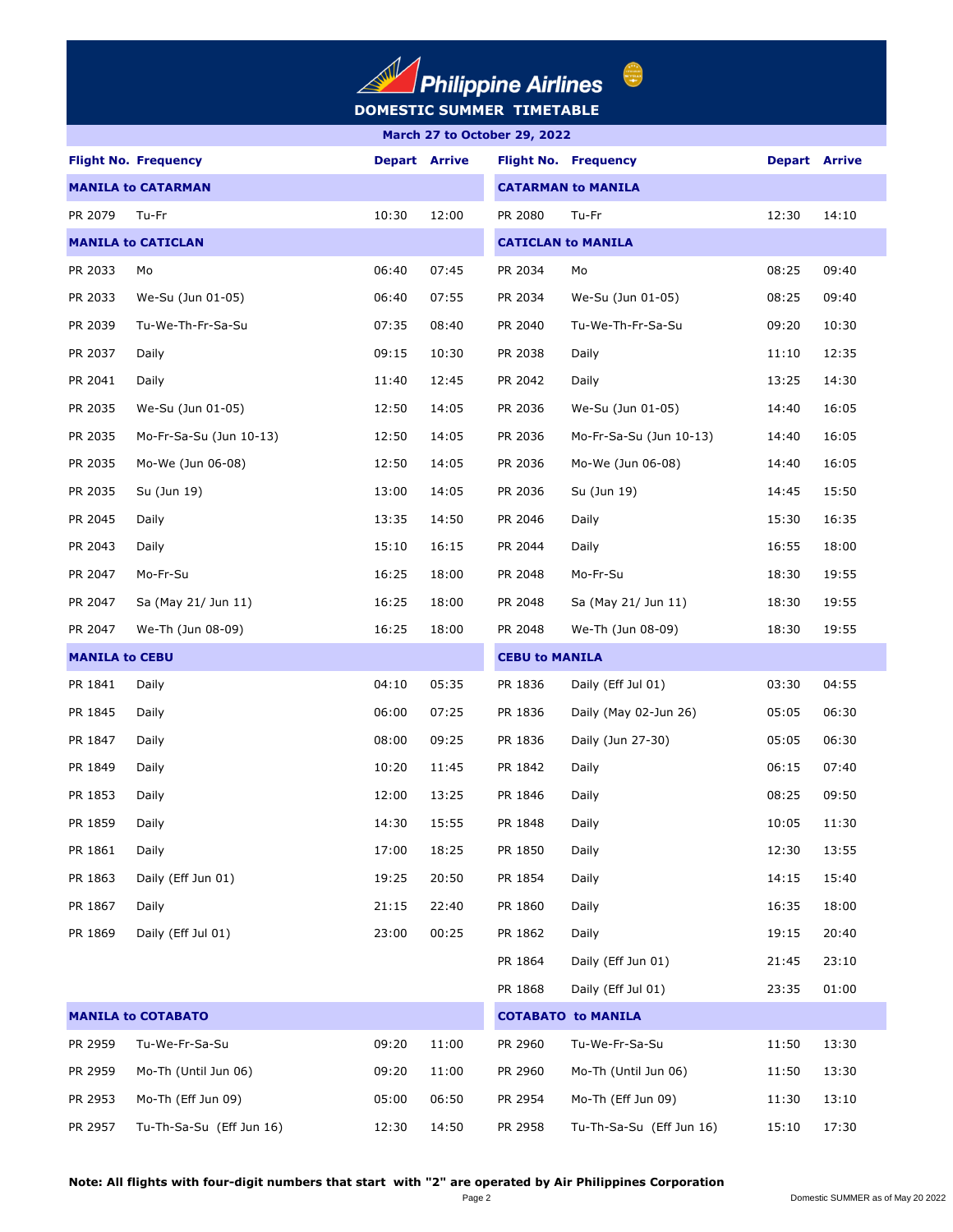## **DOMESTIC SUMMER TIMETABLE**  $\Delta$

| March 27 to October 29, 2022 |                                 |       |                      |                         |                                 |                      |       |  |  |
|------------------------------|---------------------------------|-------|----------------------|-------------------------|---------------------------------|----------------------|-------|--|--|
|                              | <b>Flight No. Frequency</b>     |       | <b>Depart Arrive</b> |                         | <b>Flight No. Frequency</b>     | <b>Depart Arrive</b> |       |  |  |
| <b>MANILA to DAVAO</b>       |                                 |       |                      | <b>DAVAO to MANILA</b>  |                                 |                      |       |  |  |
| PR 1809                      | Daily                           | 05:00 | 06:55                | PR 1810                 | Daily                           | 07:40                | 09:35 |  |  |
| PR 1811                      | Daily                           | 07:00 | 08:55                | PR 1812                 | Daily                           | 09:40                | 11:35 |  |  |
| PR 1813                      | Daily                           | 10:15 | 12:10                | PR 1814                 | Daily                           | 13:00                | 14:55 |  |  |
| PR 1815                      | Daily                           | 13:00 | 14:55                | PR 1816                 | Daily                           | 15:40                | 17:35 |  |  |
| PR 1817                      | Daily                           | 15:00 | 16:55                | PR 1818                 | Daily                           | 17:35                | 19:30 |  |  |
| PR 1819                      | Daily                           | 17:10 | 19:05                | PR 1820                 | Daily                           | 19:50                | 21:45 |  |  |
| PR 1823                      | Daily                           | 19:35 | 21:30                | PR 1824                 | Daily                           | 22:15                | 00:10 |  |  |
|                              | <b>MANILA to DIPOLOG</b>        |       |                      |                         | <b>DIPOLOG to MANILA</b>        |                      |       |  |  |
| PR 2557                      | Daily                           | 06:30 | 08:05                | PR 2558                 | Daily                           | 08:45                | 10:15 |  |  |
|                              | <b>MANILA to DUMAGUETE</b>      |       |                      |                         | <b>DUMAGUETE to MANILA</b>      |                      |       |  |  |
| PR 2547                      | Daily (Eff Jun 13)              | 04:30 | 05:50                | PR 2548                 | Daily (Eff Jun 13)              | 06:30                | 07:50 |  |  |
| PR 2545                      | Daily                           | 08:40 | 10:00                | PR 2546                 | Daily                           | 10:50                | 12:10 |  |  |
| PR 2543                      | Tu-Th-Sa-Su                     | 13:25 | 14:45                | PR 2544                 | Tu-Th-Sa-Su                     | 15:25                | 16:45 |  |  |
| PR 2543                      | Mo-We-Fr                        | 13:25 | 15:10                | PR 2544                 | Mo-We-Fr                        | 15:30                | 17:30 |  |  |
|                              | <b>MANILA to GENERAL SANTOS</b> |       |                      |                         | <b>GENERAL SANTOS to MANILA</b> |                      |       |  |  |
| PR 453                       | Daily                           | 08:15 | 10:15                | PR 454                  | Daily                           | 11:40                | 13:45 |  |  |
| <b>MANILA to ILOILO</b>      |                                 |       |                      | <b>ILOILO to MANILA</b> |                                 |                      |       |  |  |
| PR 2139                      | Daily                           | 04:15 | 05:35                | PR 2140                 | Daily                           | 06:15                | 07:25 |  |  |
| PR 1141                      | Daily (Until Jun 14)            | 08:10 | 09:30                | PR 1142                 | Daily (Until Jun 14)            | 10:10                | 11:20 |  |  |
| PR 2141                      | Daily (Eff Jun 15)              | 08:10 | 09:30                | PR 2142                 | Daily (Eff Jun 15)              | 10:10                | 11:20 |  |  |
| PR 2143                      | Daily                           | 13:10 | 14:30                | PR 2144                 | Daily                           | 15:20                | 16:40 |  |  |
| PR 2145                      | Daily                           | 16:50 | 18:10                | PR 2146                 | Daily                           | 18:50                | 20:05 |  |  |
| PR 2147                      | Daily (Until Jun 26)            | 18:30 | 19:40                | PR 2148                 | Daily (Until Jun 26)            | 20:25                | 21:40 |  |  |
| PR 2147                      | Daily (Eff Jun 27)              | 19:45 | 21:05                | PR 2148                 | Daily (Eff Jun 27)              | 21:45                | 23:00 |  |  |
|                              | <b>MANILA to KALIBO</b>         |       |                      | <b>KALIBO to MANILA</b> |                                 |                      |       |  |  |
| PR 2969                      | Daily (Until Jun 12)            | 09:30 | 10:50                | PR 2970                 | Daily (Until Jun 12)            | 11:20                | 12:50 |  |  |
| PR 2969                      | Daily (Eff Jun 13)              | 11:10 | 12:25                | PR 2970                 | Daily (Eff Jun 13)              | 13:05                | 14:15 |  |  |
| <b>MANILA to LAOAG</b>       |                                 |       |                      | <b>LAOAG to MANILA</b>  |                                 |                      |       |  |  |
| PR 2196                      | Tu-Th-Fr-Su                     | 11:50 | 13:00                | PR 2197                 | Tu-Th-Fr-Su                     | 13:45                | 15:00 |  |  |
| PR 2196                      | Sa (Jun 04)                     | 11:50 | 13:00                | PR 2197                 | Sa (Jun 04)                     | 13:45                | 15:00 |  |  |
| PR 2198                      | Mo-We-Sa                        | 19:15 | 20:25                | PR 2199                 | Mo-We-Sa                        | 21:15                | 22:30 |  |  |
| PR 2198                      | Fr (Jun 03-10)                  | 19:15 | 20:25                | PR 2199                 | Fr (Jun 03-10)                  | 21:15                | 22:30 |  |  |
| PR 1198                      | Fr (Eff Jun 17)                 | 19:15 | 20:25                | PR 1199                 | Fr (Eff Jun 17)                 | 21:15                | 22:30 |  |  |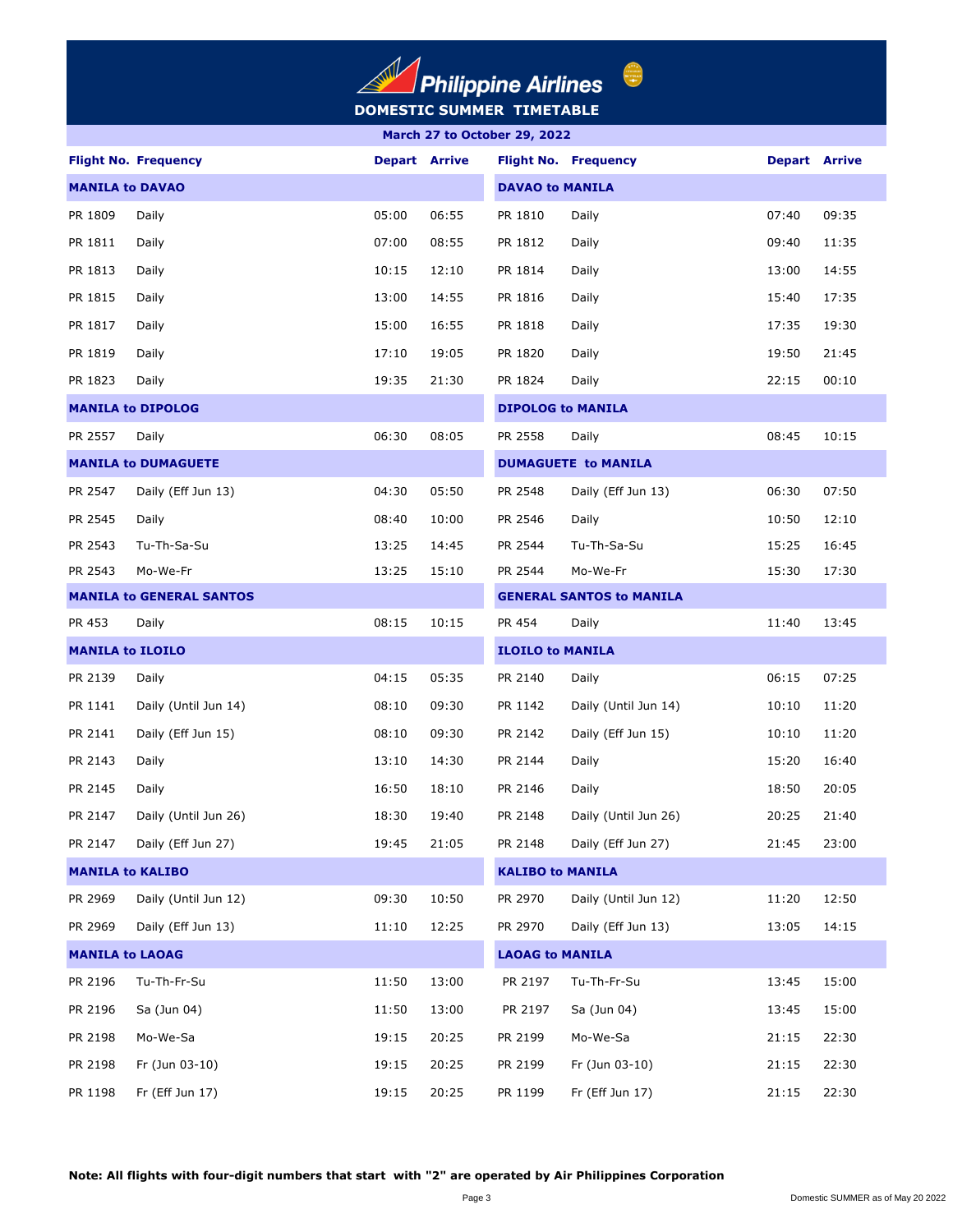## **DOMESTIC SUMMER TIMETABLE**  $\left(\frac{1}{2}\right)$

| March 27 to October 29, 2022 |                                     |       |                      |                         |                                     |                      |       |  |  |  |
|------------------------------|-------------------------------------|-------|----------------------|-------------------------|-------------------------------------|----------------------|-------|--|--|--|
|                              | <b>Flight No. Frequency</b>         |       | <b>Depart Arrive</b> |                         | <b>Flight No. Frequency</b>         | <b>Depart Arrive</b> |       |  |  |  |
| <b>MANILA to LEGAZPI</b>     |                                     |       |                      |                         | <b>LEGAZPI to MANILA</b>            |                      |       |  |  |  |
| PR 2913                      | Daily (Eff Jun 13)                  | 04:00 | 05:20                | PR 2914                 | Daily (Eff Jun 13)                  | 05:50                | 07:10 |  |  |  |
| PR 2921                      | Daily                               | 06:00 | 07:20                | PR 2922                 | Daily                               | 07:50                | 09:10 |  |  |  |
| PR 2923                      | Daily                               | 09:00 | 10:10                | PR 2924                 | Daily                               | 10:50                | 12:00 |  |  |  |
| PR 2917                      | Daily (May 04-31)                   | 12:55 | 14:15                | PR 2918                 | Daily (May 04-31)                   | 14:35                | 15:55 |  |  |  |
| PR 2919                      | Daily                               | 15:00 | 16:10                | PR 2920                 | Daily                               | 16:50                | 18:00 |  |  |  |
|                              | <b>MANILA to OZAMIZ</b>             |       |                      | <b>OZAMIZ to MANILA</b> |                                     |                      |       |  |  |  |
| PR 2889                      | Daily (Until Jun 12)                | 06:30 | 08:30                | PR 2890                 | Daily (Until Jun 12)                | 08:50                | 10:50 |  |  |  |
| PR 2889                      | Daily (Eff Jun 13)                  | 06:30 | 08:10                | PR 2890                 | Daily (Eff Jun 13)                  | 08:50                | 10:30 |  |  |  |
|                              | <b>MANILA to PAGADIAN</b>           |       |                      |                         | <b>PAGADIAN to MANILA</b>           |                      |       |  |  |  |
| PR 2783                      | Daily                               | 08:00 | 09:40                | PR 2784                 | Daily                               | 10:30                | 12:05 |  |  |  |
|                              | <b>MANILA to PUERTO PRINCESA</b>    |       |                      |                         | <b>PUERTO PRINCESA to MANILA</b>    |                      |       |  |  |  |
| PR 1781                      | Daily                               | 05:05 | 06:30                | PR 1782                 | Daily                               | 07:10                | 08:30 |  |  |  |
| PR 1785                      | Daily                               | 11:40 | 13:05                | PR 1786                 | Daily                               | 13:50                | 15:10 |  |  |  |
| PR 1787                      | Fr-Su                               | 18:05 | 19:30                | PR 1788                 | Fr-Su                               | 20:10                | 21:30 |  |  |  |
|                              | <b>MANILA to ROXAS</b>              |       |                      | <b>ROXAS to MANILA</b>  |                                     |                      |       |  |  |  |
| PR 2203                      | Mo-Su (Jun 13-Jul 31)               | 05:20 | 06:25                | PR 2204                 | Mo-Su (Jun 13-Jul 31)               | 07:05                | 08:05 |  |  |  |
| PR 2205                      | Daily                               | 15:40 | 16:45                | PR 2206                 | Daily                               | 17:25                | 18:25 |  |  |  |
|                              | <b>MANILA to SAN JOSE (Antique)</b> |       |                      |                         | <b>SAN JOSE (Antique) to MANILA</b> |                      |       |  |  |  |
| PR 2905                      | We-Fr-Su                            | 09:00 | 10:20                | PR 2906                 | We-Fr-Su                            | 10:50                | 12:10 |  |  |  |
|                              | <b>MANILA to SIARGAO</b>            |       |                      |                         | <b>SIARGAO to MANILA</b>            |                      |       |  |  |  |
| PR 2971                      | Tu-Th-Sa-Su                         | 09:00 | 11:00                | PR 2972                 | Tu-Th-Sa-Su                         | 11:30                | 13:25 |  |  |  |
| PR 2971                      | Fr (Eff Jun 17)                     | 09:00 | 11:00                | PR 2972                 | Fr (Eff Jun 17)                     | 11:30                | 13:25 |  |  |  |
| PR 2973                      | Mo-We-Fr                            | 13:00 | 15:00                | PR 2974                 | Mo-We-Fr                            | 15:30                | 17:25 |  |  |  |
| PR 2973                      | Th (Eff Jun 16)                     | 13:00 | 15:00                | PR 2974                 | Th (Eff Jun 16)                     | 15:30                | 17:25 |  |  |  |
| PR 2975                      | Sa-Su (Eff Jun 18)                  | 14:40 | 16:40                | PR 2976                 | Sa-Su (Eff Jun 18)                  | 17:10                | 19:05 |  |  |  |
|                              | <b>MANILA to TACLOBAN</b>           |       |                      |                         | <b>TACLOBAN to MANILA</b>           |                      |       |  |  |  |
| PR 1981                      | Daily                               | 07:00 | 08:20                | PR 1982                 | Daily                               | 09:00                | 10:20 |  |  |  |
| PR 1985                      | Daily                               | 11:15 | 12:35                | PR 1986                 | Daily                               | 13:20                | 14:40 |  |  |  |
| PR 1987                      | Daily                               | 15:30 | 16:50                | PR 1988                 | Daily                               | 17:30                | 18:50 |  |  |  |
| PR 2983                      | Fr-Su                               | 18:00 | 19:20                | PR 2984                 | Fr-Su                               | 20:00                | 21:20 |  |  |  |
| PR 2983                      | Mo-Th (Jun 13-30)                   | 18:00 | 19:20                | PR 2984                 | Mo-Th (Jun 13-30)                   | 20:00                | 21:20 |  |  |  |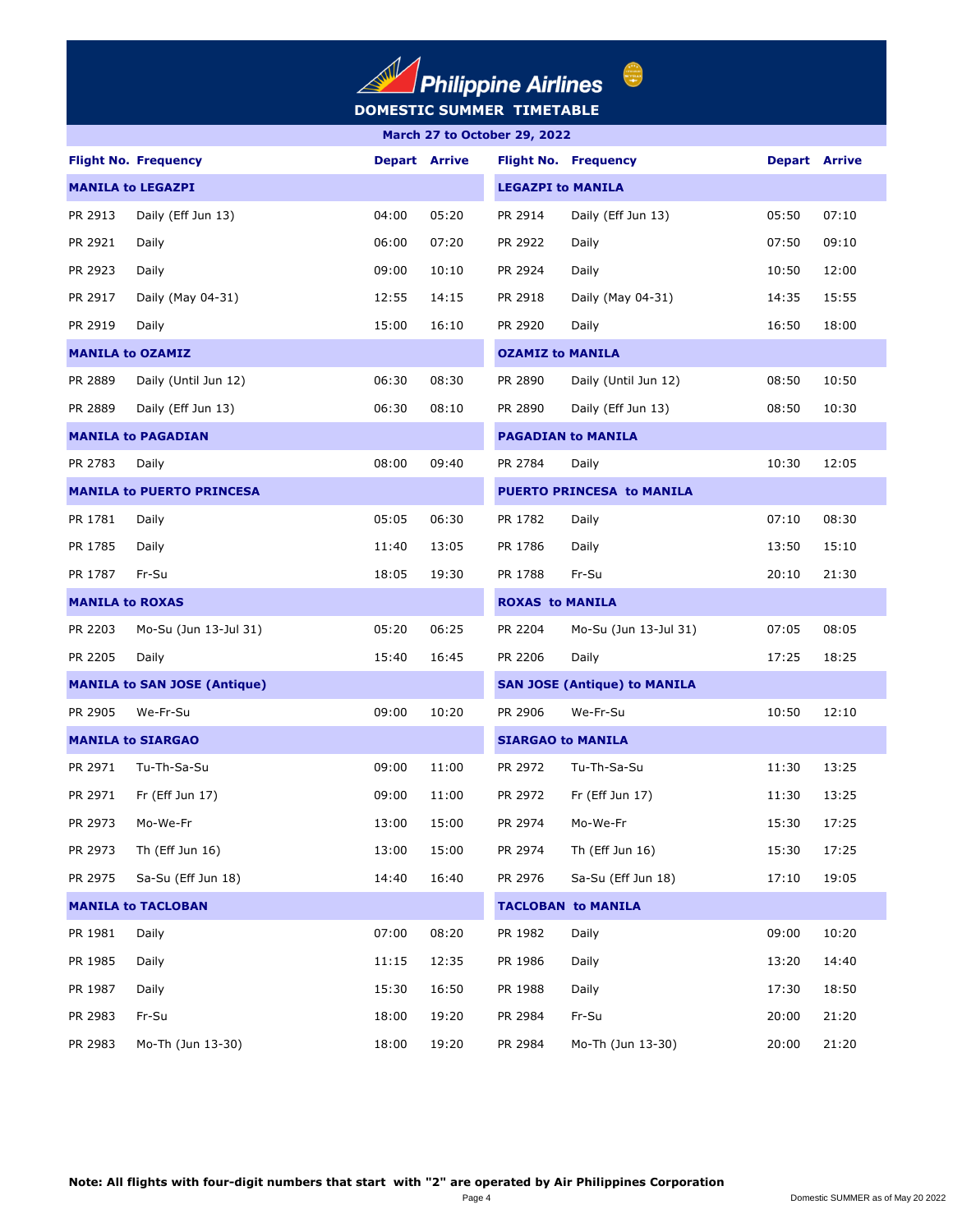

| March 27 to October 29, 2022 |                             |                        |                      |                         |                             |                      |       |  |  |
|------------------------------|-----------------------------|------------------------|----------------------|-------------------------|-----------------------------|----------------------|-------|--|--|
|                              | <b>Flight No. Frequency</b> |                        | <b>Depart Arrive</b> |                         | <b>Flight No. Frequency</b> | <b>Depart Arrive</b> |       |  |  |
| <b>MANILA to TAGBILARAN</b>  |                             |                        |                      |                         | <b>TAGBILARAN to MANILA</b> |                      |       |  |  |
| PR 2773                      | Daily                       | 08:55                  | 10:15                | PR 2774                 | Daily                       | 10:55                | 12:15 |  |  |
| PR 2771                      | Daily (May 17-Jun 12)       | 11:30                  | 12:50                | PR 2772                 | Daily (May 17-Jun 12)       | 13:30                | 14:50 |  |  |
| PR 2777                      | Daily                       | 14:05                  | 15:25                | PR 2778                 | Daily                       | 16:05                | 17:25 |  |  |
| PR 2775                      | Fr-Su (Eff Jun 17)          | 18:15                  | 19:35                | PR 2776                 | Fr-Su Eff Jun 17)           | 20:15                | 21:35 |  |  |
|                              | <b>MANILA to ZAMBOANGA</b>  |                        |                      |                         | <b>ZAMBOANGA to MANILA</b>  |                      |       |  |  |
| PR 2979                      | Tu-Th-Sa-Su (Until Jun 14)  | 05:20                  | 07:05                | PR 2980                 | Tu-Th-Sa-Su (Until Jun 14)  | 07:45                | 09:30 |  |  |
| PR 1949                      | Tu-Th-Sa-Su (Eff Jun 16)    | 05:20                  | 07:05                | PR 1950                 | Tu-Th-Sa-Su (Eff Jun 16)    | 07:45                | 09:30 |  |  |
| PR 2993                      | Mo-We-Fr                    | 05:20                  | 07:05                | PR 2994                 | Mo-We-Fr                    | 12:45                | 14:30 |  |  |
| PR 2997                      | Daily (Until Jun 14)        | 13:25                  | 15:10                | PR 2998                 | Daily (Until Jun 14)        | 15:50                | 17:35 |  |  |
| PR 1997                      | Daily (Eff Jun 15)          | 13:25                  | 15:10                | PR 1998                 | Daily (Eff Jun 15)          | 15:50                | 17:35 |  |  |
| <b>CEBU to BACOLOD</b>       |                             | <b>BACOLOD to CEBU</b> |                      |                         |                             |                      |       |  |  |
| PR 2287                      | Mo-We-Fr-Su                 | 10:40                  | 11:30                | PR 2288                 | Mo-We-Fr-Su                 | 11:50                | 12:40 |  |  |
| <b>CEBU to BUSUANGA</b>      |                             |                        |                      | <b>BUSUANGA to CEBU</b> |                             |                      |       |  |  |
| PR 2680                      | Mo-Fr-Sa-Su                 | 13:10                  | 14:35                | PR 2681                 | Mo-Fr-Sa-Su                 | 14:55                | 16:20 |  |  |
| <b>CEBU to BUTUAN</b>        |                             |                        |                      | <b>BUTUAN to CEBU</b>   |                             |                      |       |  |  |
| PR 2361                      | Mo-Tu-Th-Fr-Sa              | 08:00                  | 08:55                | PR 2362                 | Mo-Tu-Th-Fr-Sa              | 09:25                | 10:15 |  |  |
| PR 2361                      | We-Su (Eff Jun 01)          | 08:00                  | 08:55                | PR 2362                 | We-Su (Eff Jun 01)          | 09:25                | 10:15 |  |  |
| PR 2393                      | We-Su                       | 16:45                  | 17:45                | PR 2394                 | We-Su                       | 18:05                | 19:00 |  |  |
| PR 2393                      | Mo-Fr (Eff Jun 03)          | 16:45                  | 17:45                | PR 2394                 | Mo-Fr (Eff Jun 03)          | 18:05                | 19:00 |  |  |
| <b>CEBU to CAGAYAN</b>       |                             |                        |                      | <b>CAGAYAN to CEBU</b>  |                             |                      |       |  |  |
| PR 2313                      | Daily                       | 08:00                  | 09:00                | PR 2314                 | Daily                       | 09:20                | 10:10 |  |  |
| PR 2315                      | Daily (Eff Jun 01)          | 18:45                  | 19:45                | PR 2316                 | Daily (Eff Jun 01)          | 20:05                | 20:55 |  |  |
| <b>CEBU to CATICLAN</b>      |                             |                        |                      | <b>CATICLAN to CEBU</b> |                             |                      |       |  |  |
| PR 2368                      | Tu-Th-Sa-Su                 | 14:10                  | 15:00                | PR 2369                 | Tu-Th-Sa-Su                 | 15:45                | 16:45 |  |  |
| PR 2368                      | Mo-We-Fr                    | 16:25                  | 17:30                | PR 2369                 | Mo-We-Fr                    | 18:05                | 19:05 |  |  |
| PR 2355                      | We (May 25)                 | 14:10                  | 15:00                | PR 2356                 | We (May 25)                 | 15:45                | 16:45 |  |  |
| PR 2355                      | Sa (May 28))                | 16:25                  | 17:30                | PR 2356                 | Sa (May 28))                | 18:05                | 19:05 |  |  |
| <b>CEBU to CLARK</b>         |                             |                        |                      | <b>CLARK to CEBU</b>    |                             |                      |       |  |  |
| PR 2833                      | Mo-We-Sa                    | 11:00                  | 12:45                | PR 2834                 | Mo-We-Sa                    | 13:15                | 15:00 |  |  |
| PR 2833                      | Th (Eff Jun 16)             | 11:00                  | 12:45                | PR 2834                 | Th (Eff Jun $16$ )          | 13:15                | 15:00 |  |  |
| <b>CEBU to DAVAO</b>         |                             |                        |                      | <b>DAVAO to CEBU</b>    |                             |                      |       |  |  |
| PR 2363                      | Daily                       | 09:00                  | 10:20                | PR 2364                 | Mo-Tu-Th-Fr-Sa              | 14:10                | 15:20 |  |  |
| PR 2349                      | Daily (Eff Jun 01)          | 18:45                  | 20:05                | PR 2364                 | We-Su                       | 14:45                | 15:55 |  |  |
|                              |                             |                        |                      | PR 2350                 | Daily (Eff Jun 01)          | 20:35                | 21:45 |  |  |